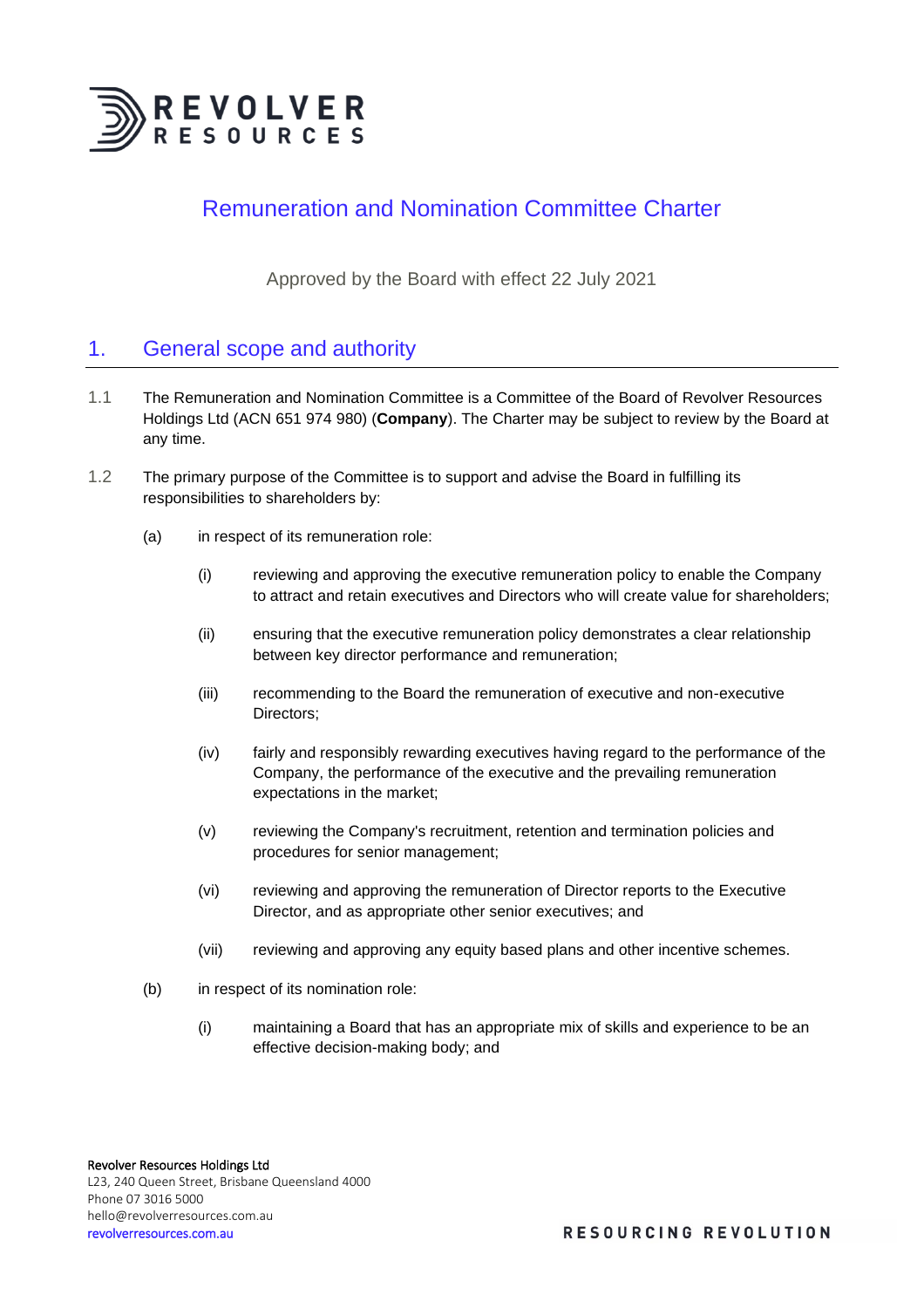

- (ii) ensuring that the Board is comprised of Directors who contribute to the successful management of the Company and discharge their duties having regard to the law and the highest standards of corporate governance.
- 1.3 The Committee shall have the right to seek any information it considers necessary to fulfil its duties, which includes the right to obtain appropriate external advice at the Company's expense.
- 1.4 No individual director or senior executive is to be involved in deciding his or her own remuneration.

## 2. Constitution

As and when it is required a Remuneration and Nomination Committee will be established by resolution of the Board.

## 3. Membership

- 3.1 The Remuneration and Nomination Committee shall be appointed by the Board from among the Directors of the Company and shall consist of not less than three members all of whom shall be nonexecutive directors and with the majority being independent Directors.
- 3.2 Directors will be appointed to the Remuneration and Nomination Committee for a term of three years or such shorter time as they remain in the office of Director. Directors may serve consecutive terms on the Remuneration and Nomination Committee.

#### 4. Chair

The Remuneration and Nomination Committee shall appoint a Chair of the Committee. The Chair shall be an independent director.

#### 5. Secretary

- 5.1 The Company Secretary shall be the Secretary of the Remuneration and Nomination Committee.
- 5.2 The Secretary will be responsible for keeping the minutes of meeting of the Committee and circulating them to Committee members and to the other members of the Board.
- 5.3 The Secretary shall distribute supporting papers for each meeting of the Committee as far in advance as possible.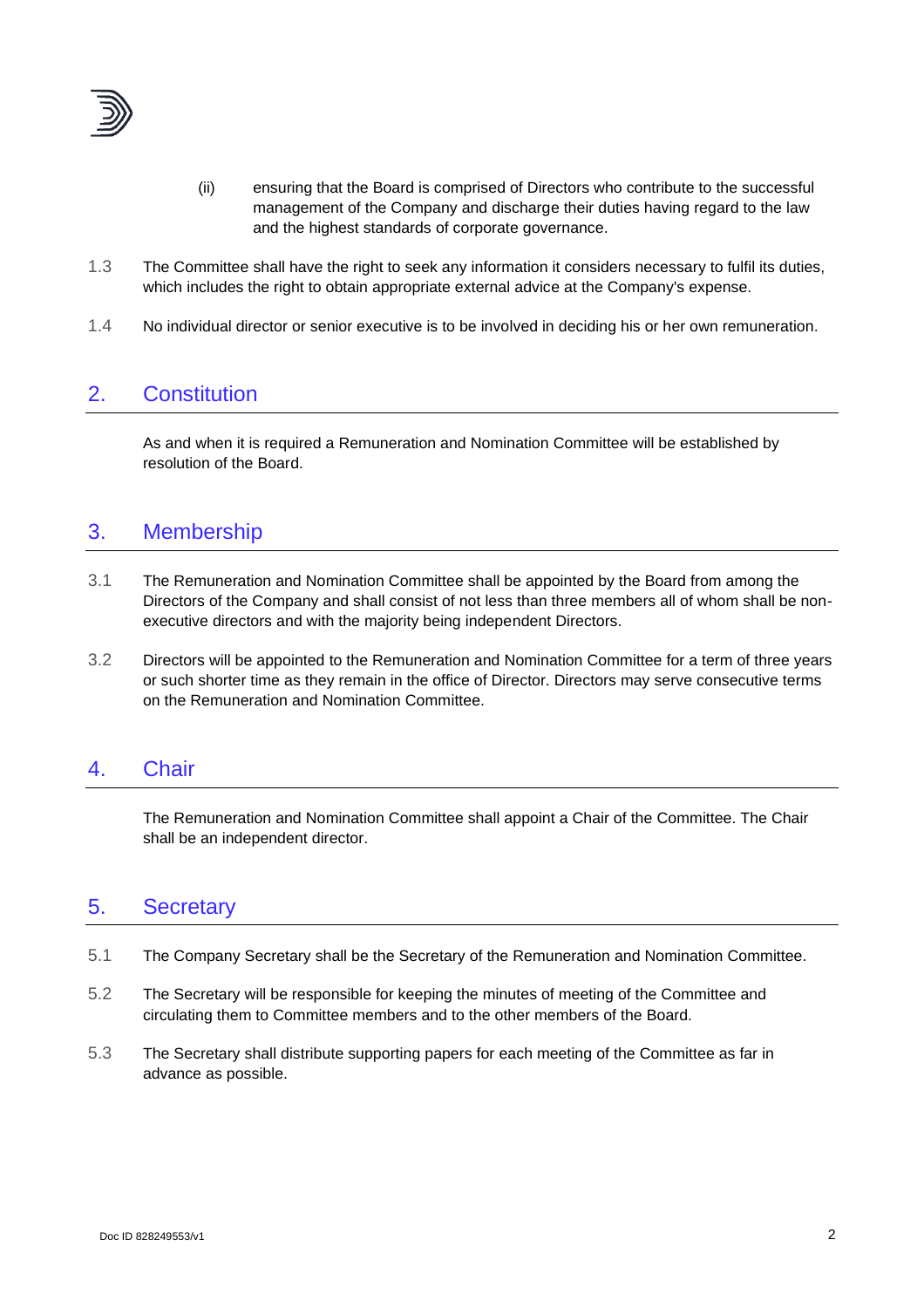

## 6. Quorum

A quorum shall be two members. In the absence of the Committee Chair or appointed delegate, the members shall elect one of their number as Chair.

## 7. Meeting frequency

- 7.1 Remuneration and Nomination Committee meetings will be held not less than twice a year to enable the Committee to undertake its role effectively.
- 7.2 Meetings are called by the Secretary as directed by the Board or at the request of the Chair of the Committee.
- 7.3 Where deemed appropriate by the Chair of the Committee, meetings and subsequent approvals may be held or concluded by way of a circular written resolution or a conference call.
- 7.4 Decisions will be based on a majority of votes with the Chair having the casting vote.
- 7.5 The Committee may invite any executive management team members or other individuals, including external third parties, to attend meetings of the Committee, as they consider appropriate.

#### 8. Authority

- 8.1 The Remuneration and Nomination Committee is authorised by the Board to investigate any activity within its charter. It is authorised to seek any information it requires from any employee and all employees are directed to cooperate with any request made by the Remuneration and Nomination Committee.
- 8.2 The Remuneration and Nomination Committee is required to make recommendations to the Board on all matters within the Remuneration and Nomination Committee's charter.

#### 9. Access

- 9.1 Members of the Committee have rights of access to the books and records of the Company to enable them to discharge their duties as Committee members, except where the Board determines that such access would be adverse to the Company's interests. Such access shall be provided on a timely basis.
- 9.2 The Committee may consult independent experts to assist it in carrying out its duties and responsibilities. Any costs incurred as a result of the Committee consulting an independent expert will be borne by the Company.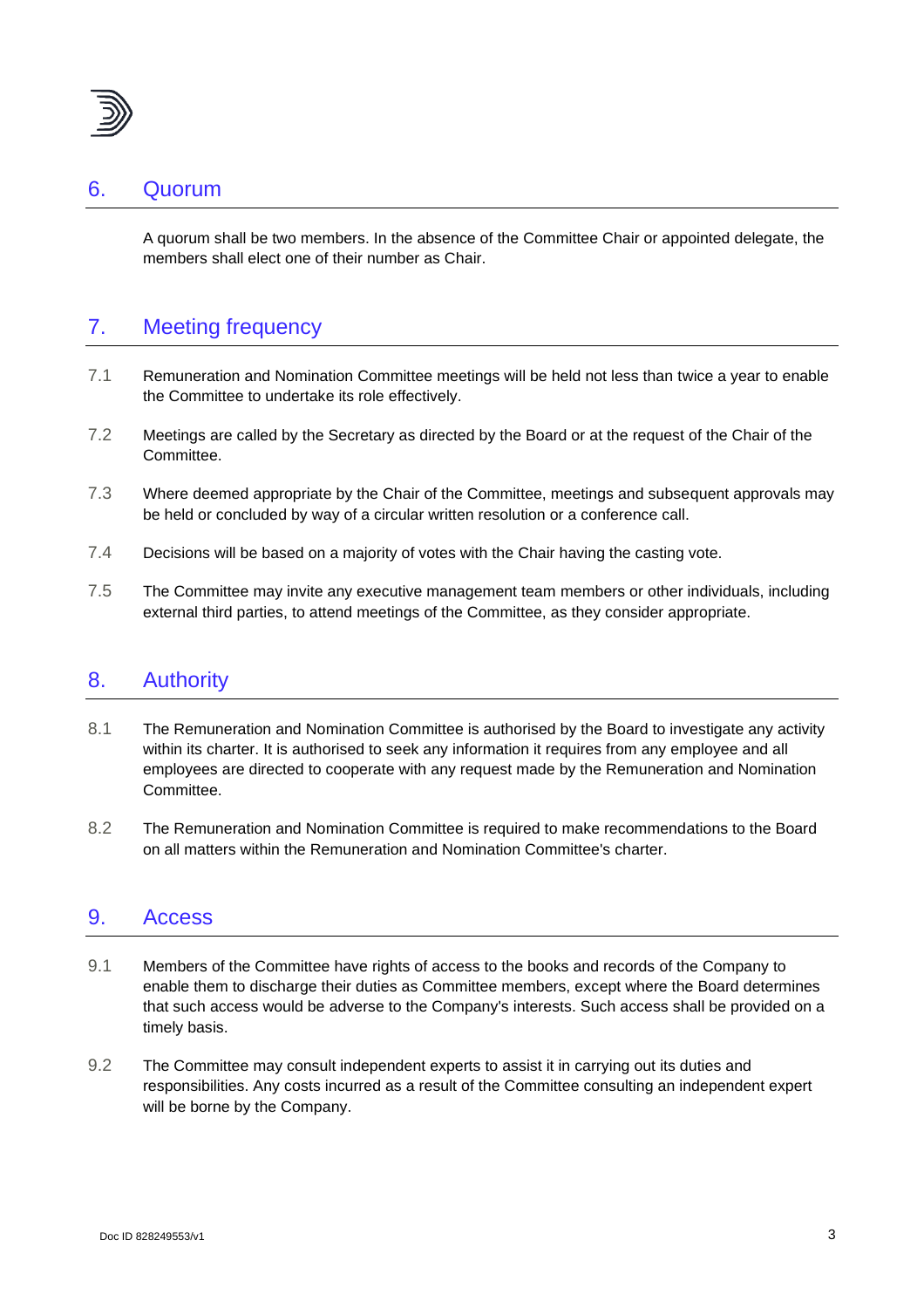

## 10. Reporting procedures

The Secretary shall circulate the minutes of the meetings of the Remuneration and Nomination Committee to all members of the Committee for comment and change before being signed by the Chair of the Committee and circulated to the Board with the Board papers for the next Board meeting. The minutes are to be tabled at the Board meeting following the Remuneration and Nomination Committee meeting along with any recommendations of the Remuneration and Nomination Committee.

#### 11. Duties and responsibilities

In order to fulfil its responsibilities to the Board the Committee shall:

- (a) Executive Remuneration Policy
	- (i) Review and approve the Company's recruitment, retention and termination policies and procedures for senior executives to enable the Company to attract and retain executives and Directors who can create value for shareholders.
	- (ii) Review the on-going appropriateness and relevance of the executive remuneration policy and other executive benefit programs.
	- (iii) Ensure that remuneration policies fairly and responsibly reward executives having regard to the performance of the Company, the performance of the executive and prevailing remuneration expectations in the market.
- <span id="page-3-0"></span>(b) Executive Directors and Senior Management
	- (i) Consider and make recommendations to the Board on the remuneration for each executive Director (including base pay, incentive payments, equity awards, retirement rights, service contracts) having regard to the executive remuneration policy.
	- (ii) Review and approve the proposed remuneration (including incentive awards, equity awards and service contracts) for the direct reports of the Managing Director. As part of this review the Committee will oversee an annual performance evaluation of the executive team. This evaluation is based on specific criteria, including the business performance of the Company and its subsidiaries, whether strategic objectives are being achieved and the development of management and personnel.
- (c) Executive Incentive Plan
	- (i) Review and approve the design of any executive incentive plans.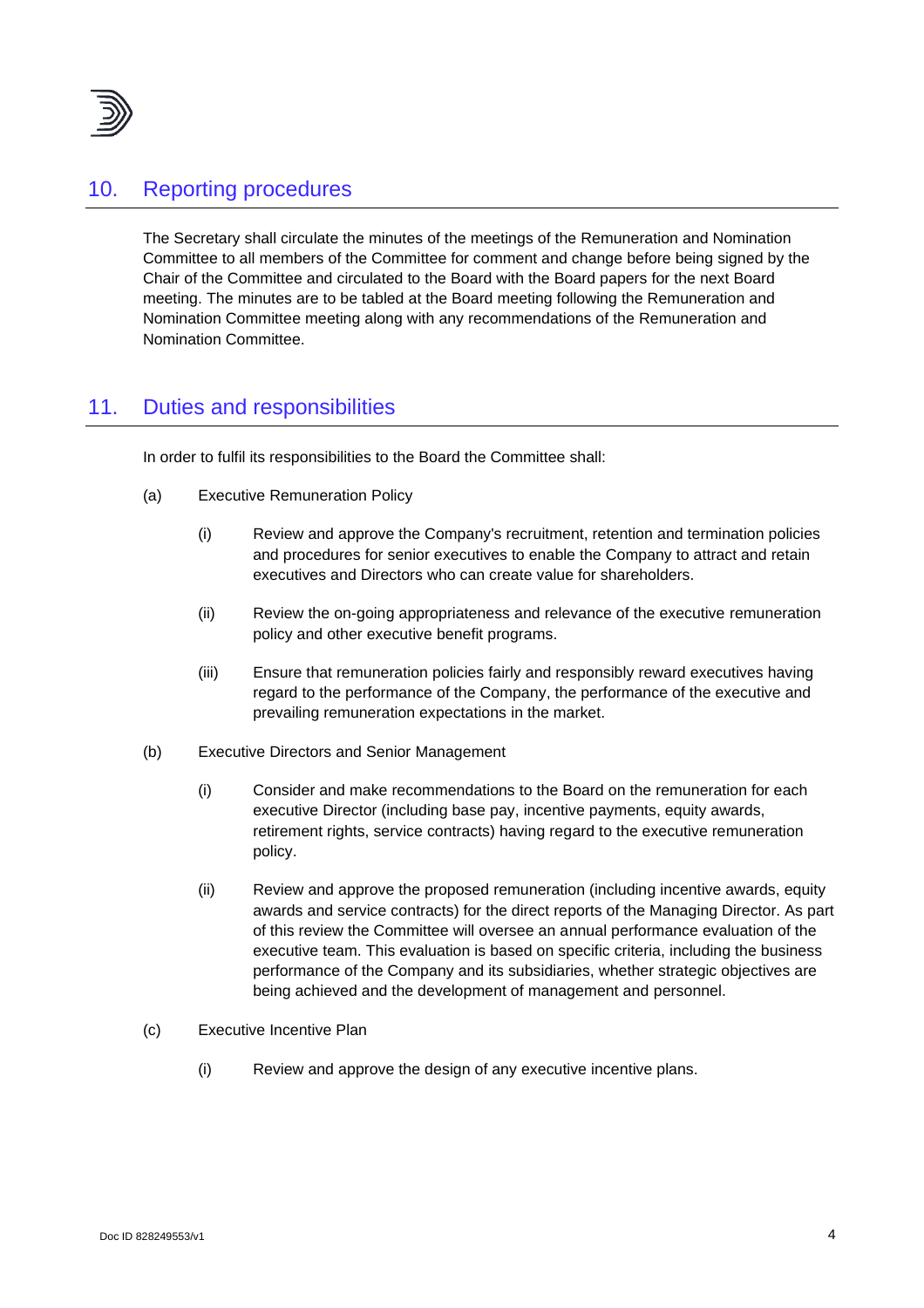

- (d) Equity Based Plans
	- (i) Review and approve any equity based plans that may be introduced (**Plans**) in the light of legislative, regulatory and market developments.
	- (ii) For each Plan, determine each year whether awards will be made under that Plan.
	- (iii) Review and approve total proposed awards under each Plan.
	- (iv) In addition to considering awards to executive Directors and direct reports to the Managing Director, review and approve proposed awards under each Plan on an individual basis for executives as required under the rules governing each Plan or as determined by the Committee.
	- (v) Review, approve and keep under review performance hurdles for each equity based Plan.
- (e) Nomination

The Committee shall periodically review and consider the structure and balance of the Board and make recommendations regarding appointments, retirements and terms of office of Directors. In particular, the Committee is to:

- (i) regularly evaluate the mix of skills, experience, expertise and diversity of the existing Board. In particular, the Board is to identify the particular skills and diversity that will best increase the Board's effectiveness and prepare a description of the role and capabilities required for the particular appointment. Consideration is also given to the balance of independent Directors on the Board;
- (ii) identify and recommend to the Board candidates for the Board after:
	- (A) considering the necessary and desirable competencies of new Board members to ensure the appropriate mix of skills and experience;
	- (B) assessing how the candidates can contribute to the strategic direction of the Company; and
	- (C) undertaking appropriate background checks, including checks as to the candidate's character, experience, education, criminal record and bankruptcy history;
- (iii) approve and review induction procedures for new appointees of the Board to ensure that they can effectively discharge their responsibilities;
- (iv) assess and consider the time required to be committed by a non-executive Director to properly fulfil their duty to the Company and advise the Board.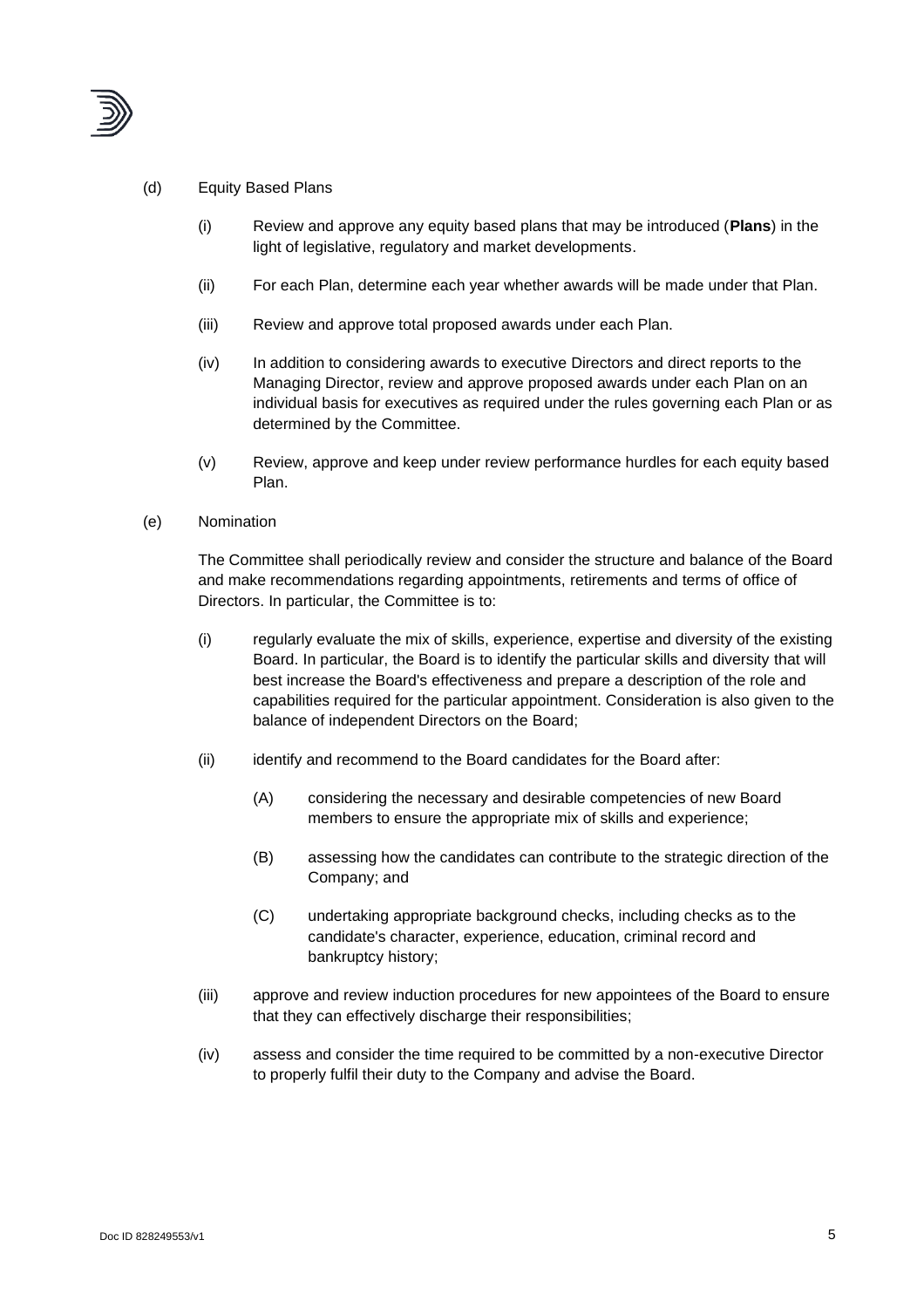

- (v) consider and recommend to the Board candidates for election or re-election to the Board at each annual shareholders' meeting;
- (vi) review Directorships in other public companies held by or offered to Directors and senior executives of the Company;
- (vii) review succession plans for the Board will a view to maintaining an appropriate balance of skills and experience on the Board;
- (viii) arrange an annual performance evaluation of the Board, its Committee and individual Directors;
- (ix) ensure new directors enter into a written agreement with the Company, setting out the terms of their appointment. The new directors must also submit a consent to act and undergo induction by the Board;
- (x) make recommendations to the Board on the appropriate size and composition of the Board; and
- (xi) make recommendations to the Board on the terms and conditions of appointment to, and removal and retirement from, the Board.
- (f) Other

The Committee shall perform other duties and activities that it or the Board considers appropriate.

## 12. Non-Executive Remuneration

- 12.1 In considering the levels of remuneration for Non-Executive Directors, the Committee is to consider the guidelines set out in Box 8.2 of the Corporate Governance Principles and Recommendations (**Recommendations**):
	- (a) **Composition:** Non-Executive Directors should be remunerated by way of cash fees, superannuation contributions and non-cash benefits in lieu of fees (such as salary sacrifice into superannuation or equity);
	- (b) **Fixed Remuneration**: levels of fixed remuneration for non-executive directors should reflect the time commitment and responsibilities of the role;
	- (c) **Performance Based Remuneration**: Non-Executive Directors should not receive performance-based remuneration as it may lead to bias in their decision-making and compromise their objectivity;
	- (d) **Equity Based Remuneration:** it is generally acceptable for Non-Executive Directors to receive securities as part of their remuneration to align their interests with the interests of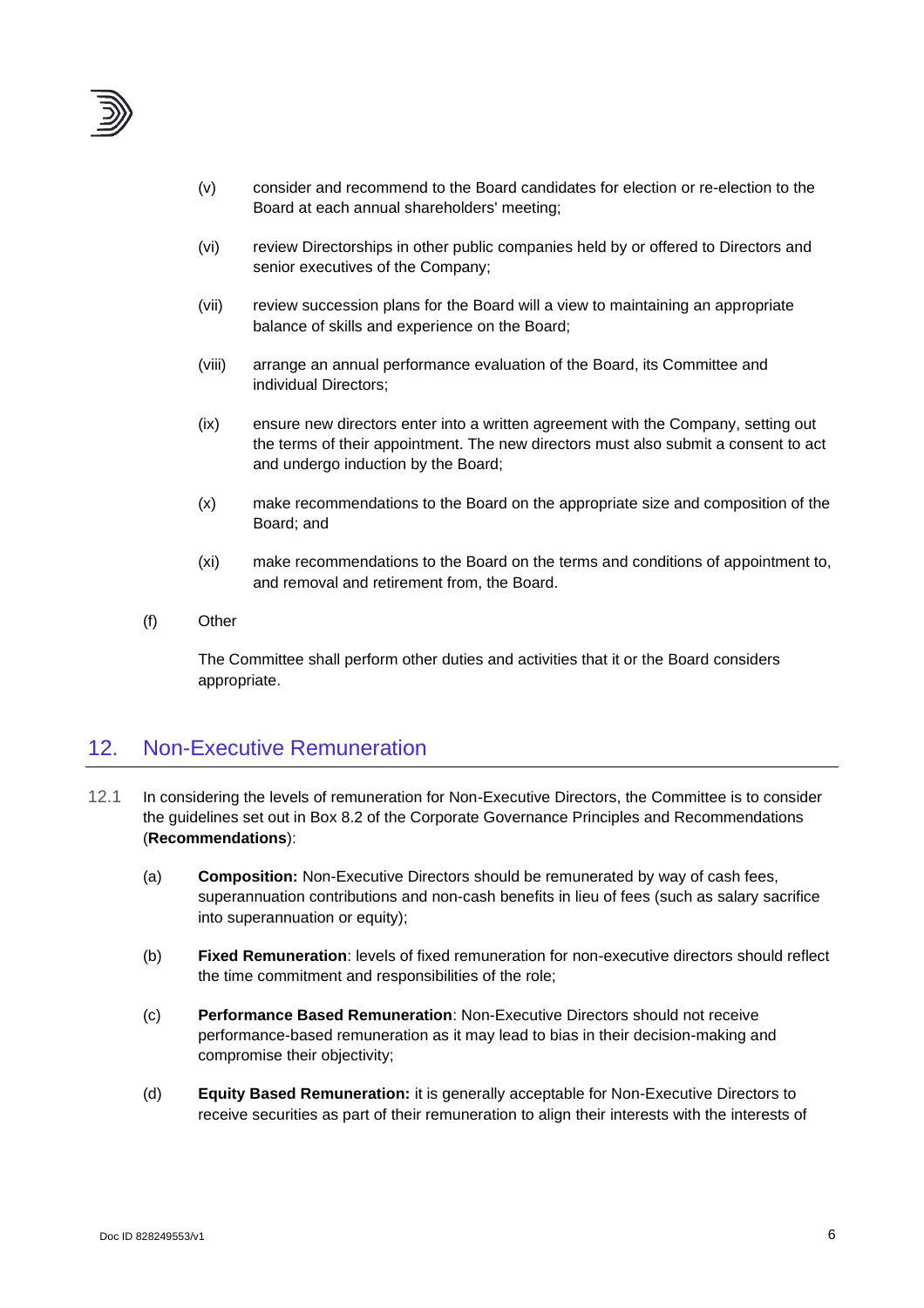

other holders. However, Non-Executive Directors generally should not receive options with performance hurdles attached or performance rights as part of their remuneration as it may lead to bias in their decision-making and compromise their objectivity.

- (e) **Termination Payments**: Non-Executive Directors should not be provided with retirement benefits other than superannuation.
- 12.2 To the extent that the Company adopts a different remuneration structure for its Non-Executive Directors, the Committee shall document its reasons for the purpose of disclosure to stakeholders.
- 12.3 There are no minimum shareholding requirements for Non-Executive Directors.

## 13. Executive Remuneration

- 13.1 In setting the remuneration for Executives pursuant to clause [11\(b\),](#page-3-0) the Committee is to consider the guidelines set out in Box 8.2 of the Recommendations:
	- (a) **Composition:** remuneration packages for Executives should include an appropriate balance of fixed remuneration and performance-based remuneration;
	- (b) **Fixed Remuneration**: should be reasonable and fair, taking into account the entity's obligations at law and labour market conditions and should be relative to the scale of the Company's business. It should reflect core performance requirements and expectations;
	- (c) **Performance Based Remuneration**: should be clearly linked to clearly specified performance targets. These targets should be aligned to the Company's short, medium- and longer-term performance objectives and should be consistent with the Company's purpose, strategic goals and Statement of Values. Discretion should be retained where appropriate to prevent performance-based remuneration rewarding conduct that is contrary to the Company's values or risk appetite;
	- (d) **Equity Based Remuneration:** well-designed equity-based remuneration, including options or performance rights, can be an effective form of remuneration, especially when linked to hurdles that are aligned to the Company's short, medium and longer-term performance objectives. Care needs to be taken not to lead to short termism or the taking of undue risks; and
	- (e) **Termination Payments**: termination payments if any, should be agreed in advance and the agreement should clearly address what will happen in the case of early termination. There should be no payment for removal for misconduct.
- 13.2 To the extent that the Company adopts a different remuneration structure for its Executive Directors, the Committee shall document its reasons for the purpose of disclosure to stakeholders.